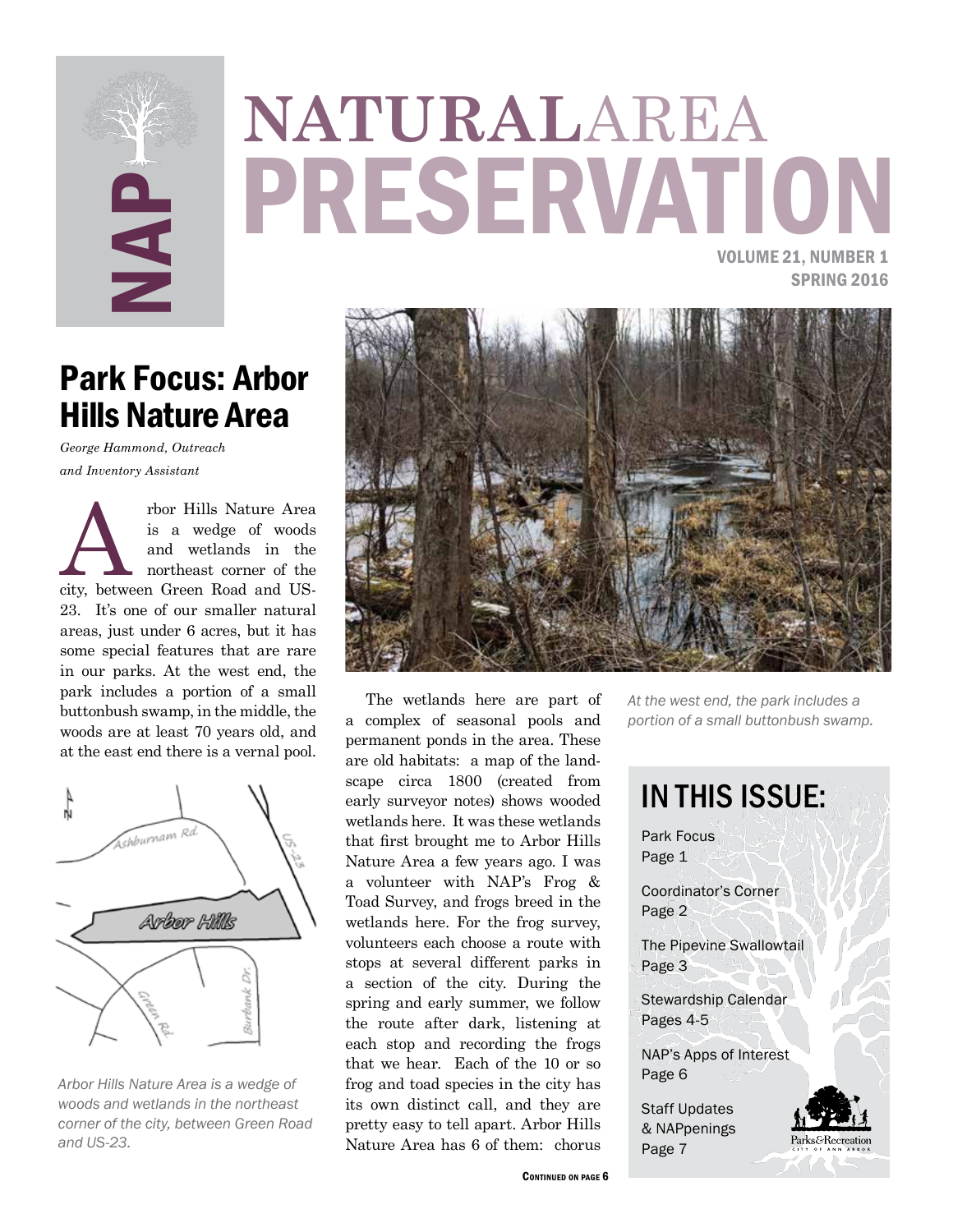



A unit of the City of Ann Arbor Community Services Area, Parks and Recreation Services.

*The mission of Natural Area Preservation is to protect and restore Ann Arbor's natural areas and to foster an environmental ethic among its citizens.*

3875 E. Huron River Drive Ann Arbor, MI 48104 **Phone:** 734.794.6627 **Email:** NAP@a2gov.org **Website:** a2gov.org/NAP facebook.com/ann.arbor.NAP twitter.com/a2NAP

**Deputy Manager for Volunteerism and Natural Area Preservation:** David Borneman

**Stewardship Specialists:** Becky Gajewski Michael Hahn

**Conservation Workers:** Morgan Boyer Dan Engel

**Inventory Staff:** Patrick Terry, Herpetologist

**Volunteer and Outreach Coordinator:** Tina Stephens

**Outreach Assistants:** George Hammond Logan Nevins Dana Novak

*Natural Area Preservation is funded by the voter-approved 2013-2018 Park Maintenance & Capital Improvements Millage.*

# COORDINATOR'S **CORNER**

# **Help Nature Take Its Course**

*David Borneman, Deputy Manager for Volunteerism and NAP*

We contributions to this newsletter routinely draw from events<br>
in my own life, or from the larger community. No issue has<br>
demanded more of my time these past few months than the<br>
implementation of Ann Arbor's first deer in my own life, or from the larger community. No issue has demanded more of my time these past few months than the implementation of Ann Arbor's first deer cull, which took place decision to do a cull in designated city parks in wards 1 and 2 was a policy decision made by City Council after a two-year public process. It's important to note that policy is set by City Council. Staff's role is to implement policy.

I want to focus my comments here on the broader issue of natural area management, or stewardship, in general. Of all the complaints I heard about the cull, the hardest for me to understand was the "let Nature take its course"

argument, which suggests that we shouldn't be "playing God" with Nature. This perspective, to continue the biblical theme, looks at Nature as a "Garden of

#### NATURE NOW NEEDS OUR HELP TO "TAKE ITS COURSE."

Eden" with us as humans simply looking on from the side, or maybe being lucky enough to walk through it and admire it, the way one might walk through and appreciate an art gallery, never interacting with the art itself, simply observing it. From that world view, there is absolutely no reason for humans to be culling deer, or controlling invasive species, or reintroducing fire into a natural community, or doing any other type of ecological management, or stewardship.

In my role as NAP Manager, that's not my perspective. Sure, it might be easier to look at a remote wilderness and say that we humans should stay away and "let Nature take its course" there (although, of course, we now understand that this planet is not as large as we once thought, and human impacts are, literally, everywhere on Earth). But here in Ann Arbor, in our city parks, among this fragmented landscape, we are centuries past the point of being able to "let Nature take its course." Our natural areas may be fragments of a former wilderness, but they are missing many key components of that wilderness, and are instead burdened with many other stresses and challenges that are the result of centuries of accumulated human impacts. Nature now needs our help to "take its course."

So the discussion, in my opinion, is not about *if* we should step in and manage natural areas, but *how* we should take action. If we see that our past human actions have allowed one species to thrive, its population exploding at the expense of other native species, disrupting the ecological balance within our natural areas, *how* should we as responsible stewards address the situation? That's the challenge we have with garlic mustard, buckthorn, purple loosestrife, and many other invasive species, and some aggressive native ones. So we take direct action with prescribed fire, or hand-pulling, or mowing, or introducing a bio-control, or even with the targeted application of herbicide. But what do we do when none of those techniques is effective? And what price are we as a community willing to pay to address these threats? These are decisions that we, as one community living together, need to make collectively. I hope we can do it in a cooperative, respectful and collaborative manner. And I hope you will be an active part of that discussion about *how* we *help* Nature take its course. ■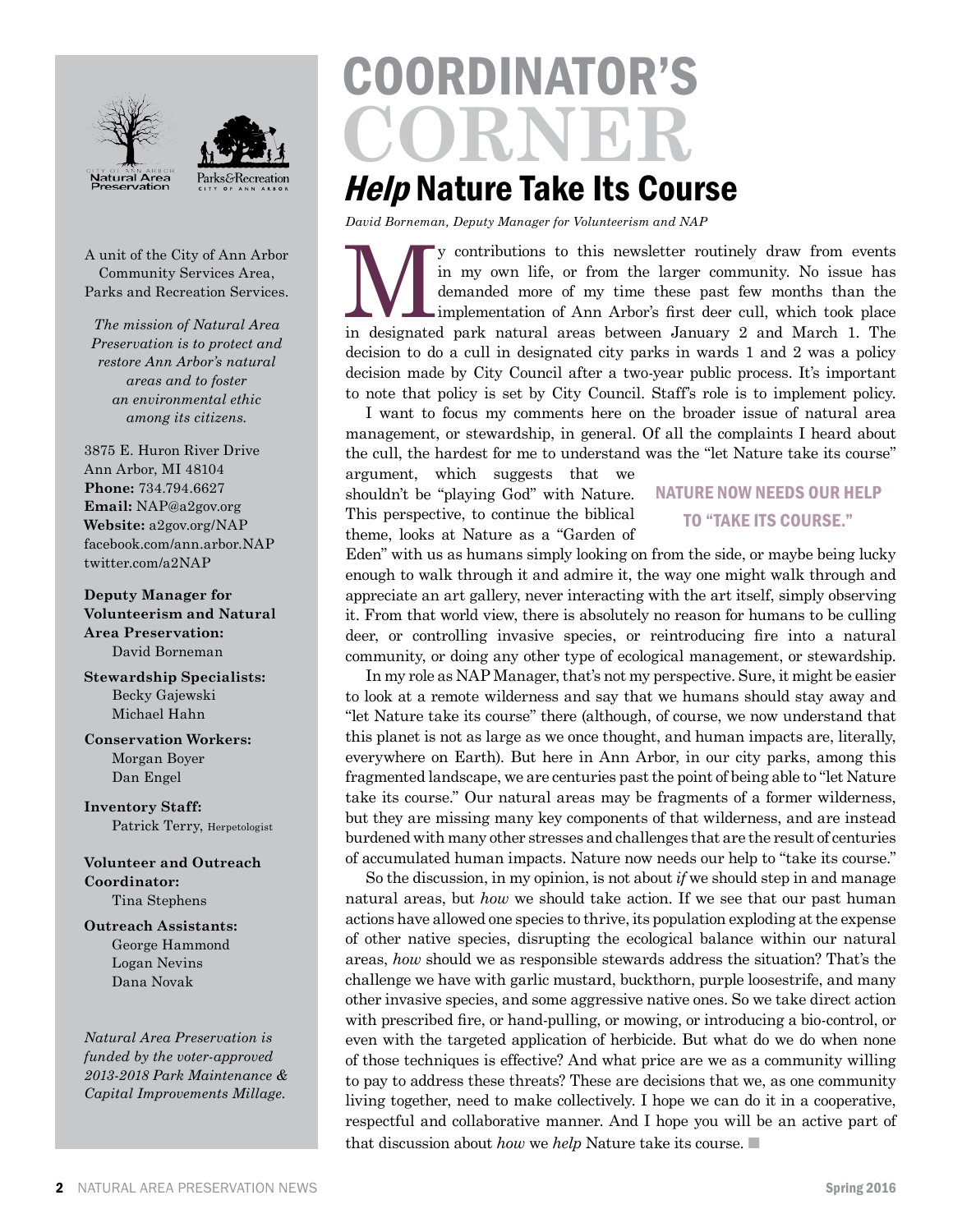

# **Discovering** The Pipevine Swallowtail

*Becky Gajewski, Stewardship Specialist*

Utting away at a big thicket of invasive shrubs can sometimes be a meditative exercise. You focus in on your work, tune out everything else around you, and invasive shrubs can sometimes be a meditative exercise. You focus in on your work, tune let your mind go blank. But if you stop every once in a while and look around, you may find something extraordinary hiding in an unexpected place.

Two members of our conservation crew made a discovery like this last summer while cutting honeysuckle during a workday at Cedar Bend Nature Area. They noticed an interestinglooking black caterpillar with lines of bright orange "spikes" along both sides of

its body sitting on the end of a honeysuckle twig. Neither crew member had seen a caterpillar like this before, so they moved the twig with the caterpillar on it safely out of the workday area and snapped a picture to bring back to the office for identification. Since it was such a distinctive looking caterpillar, it didn't take long to figure out that what they had found was the larva of a pipevine swallowtail butterfly *(Battus philenor)*, a species of special concern in Michigan!

Pipevine swallowtails are normally found in open areas near deciduous forests. They lay their eggs on pipevines, which are plant species in the genus *Aristolochia*. The hatchling caterpillars use the pipevines as host plants, which provides them with both a home and a food source. There's no telling why this particular caterpillar chose to rest on a honeysuckle instead, but the caterpillars do move through the forest in search of new host plants. When they have grown big enough, the caterpillars stop feeding, leave their host plants, and transform into a chrysalis that can survive the winter. The adult butterfly emerges in the spring (as early as late April) sporting iridescent dark blue wings marked with rows of orange and white spots. They then search for nectar from plants such as thistle, wild bergamot, phlox, and common milkweed.

These beautiful butterflies feed solely on pipevine plants

*Pipevine swallowtails are listed as a special concern species in Michigan.*

while they are larvae because pipevines are toxic to other animals. The pipevine swallowtail, however, is not harmed by the toxins, and retains them in its body to use as a deterrent against predators. If a predator were to eat a pipevine swallowtail, it would likely find the butterfly to be very distasteful. This is such an effective defense mechanism that several other species of butterfly, including spicebush swallowtails and black swallowtails, mimic the appearance of the pipevine swallowtail.

 Pipevine swallowtails are listed by the state as a special concern species in Michigan because they

are uncommon, and found only in the southern Lower Peninsula (they are a southern species, occurring down to the Gulf Coast) They are also threatened by habitat destruction and the loss of their host plants. In fact, one of their main host plants in Michigan, Virginia snakeroot *(Aristolochia serpentaria)*, is listed as threatened in Michigan, which means it is legally protected.

In order to restore and preserve the pipevine swallowtail habitat at Cedar Bend Nature Area, we will continue our invasive species removal work in the area where it was found. Clearing stands of invasive forbs (like garlic mustard) and shrubs (like honeysuckle) will open up growing space and allow more light to reach the forest floor, which will stimulate the growth of the host plants.

From 1995-2004, NAP hosted a yearly butterfly survey with the help of local butterfly experts. For the 2016 survey season, NAP has partnered with the Michigan Butterfly Network (MiBN) at the Kalamazoo Nature Center to restart the butterfly survey in some of our parks and nature areas. In order to participate in the survey, volunteers must attend a mandatory indoor training. The training will be held in Ann Arbor on May 21st from 1 to 4 p.m. Please email NAP@a2gov.org or call 734-794-6627 for more information and to register. ■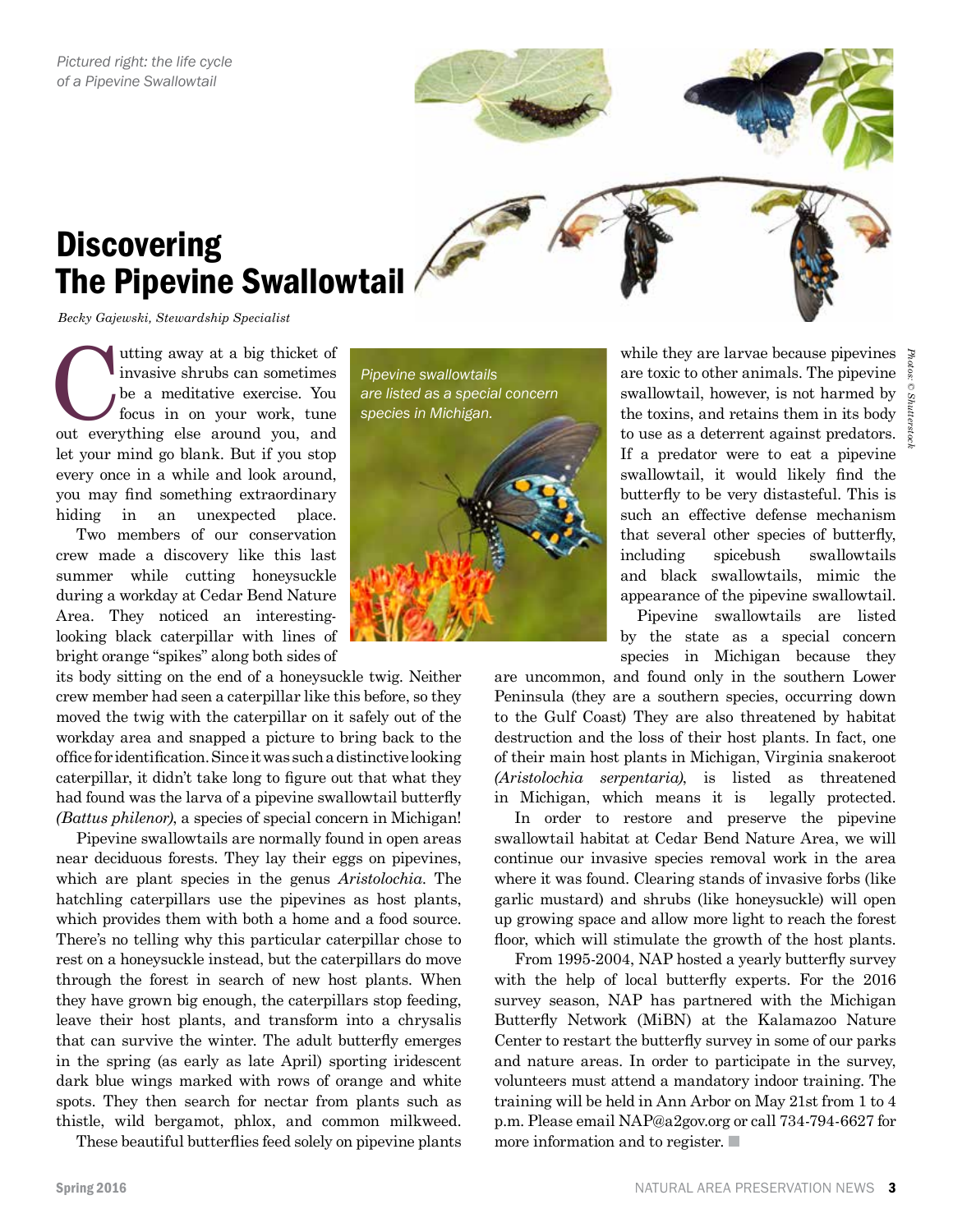

# **EXAMPLE AREA PROPERTY AND AREA PROPERTY AND AREA PROPERTY AND AREA PROPERTY AND AREA PROPERTY AND AREA PROPERTY AND AREA PROPERTY AND AREA PROPERTY AND A CONSULTER PROPERTY AND A CONSULTER PROPERTY AND A CONSULTER PROPER VOLUNTEER STEWARDSHIP** SPRING 2016

*Volunteers assist NAP in all aspects of our work. Community involvement is vital to the success of NAP's conservation and education efforts. Please join us for one of these events!* 

*For all of our Stewardship Workdays, please wear long pants and closed-toe shoes. Workdays are free and suitable for all ages. Minors must be accompanied by a guardian or have a signed release form. Contact NAP for release forms. Tools, snacks, and know-how provided. Space is limited at our Kickoffs and Trainings so please register! Contact NAP at 734.794.6627 or NAP@a2gov.org.*

## MARCH

#### Sunday, March 13, noon to 2 p.m. Salamander Survey Kickoff & Training Gallup Canoe Livery Meeting Room, 3000 Fuller Road

You're invited to help monitor salamander populations. Surveying is done three to six times in early spring. New participants must attend this indoor training. Space is limited. Please register by March 9.

#### Sunday, March 13, 2:30 to 5 p.m. Frog and Toad Survey Kickoff & Training Gallup Canoe Livery Meeting Room, 3000 Fuller Road

Help us monitor frog populations. No previous experience required. Familyfriendly! Surveying is done at least one night a month, March through June. New participants must attend this indoor training. Space is limited. Please register by March 9.

#### Saturday, March 19, 10 to 11:30 a.m. Photo Monitoring Kickoff & Training Natural Area Preservation Office, 3875 E. Huron River Drive

We need volunteers to take photos at specific locations each season to record the progress of our work. You must have your own digital camera. Come join us at this meeting for more details! Please register by March 16.

#### Saturday, March 19, noon to 5:30 p.m. Workday Leader Training Natural Area Preservation Office, 3875 E. Huron River Drive

. This training is for volunteers interested in leading or co-leading NAP stewardship workdays. We will focus on procedures, ecological considerations, and tips for leading a successful event. Must be 18 or older. Please register by March 16.

# APRIL

#### Tuesday, April 5, 7 to 8:30 p.m. Breeding Bird Survey Kickoff & Training Gallup Canoe Livery Meeting Room, 3000 Fuller Road

Some experience in bird identification is necessary. Sign up for your favorite park, pick up survey materials, and learn about the 2015 survey results. Please register by April 1.

#### Saturday, April 16, 9 a.m. to noon Stewardship Workday Wurster Park

. Spring is here and what better way to get outdoors after a long winter than enjoying nature at Wurster Park. We'll be removing invasive garlic mustard from the park. Please meet at the cul-de-sac on Edgewood Place off of West Davis Avenue.

#### **STEWARDSHIP NETWORK**

# STEWARDS' CIRCLE

#### SECOND TUESDAY OF EVERY MONTH, EACH EVENT HELD FROM 7:30 TO 8:30 a.m. BRUEGGER'S BAGELS | 709 N. UNIVERSITY AVE.

Are you interested in learning more about how to care for our natural areas? Then join the Stewardship Network's Huron Arbor cluster for an informal discussion on a monthly topic with volunteer and professional land stewards, plus others interested in nature. Free!

For more information go to www.StewardshipNetwork.org.

#### Tuesday, March 8: Managing Habitats for the Massasauga Rattlesnake

Michigan's only venomous snake is the Eastern Massasauga Rattlesnake. We'll talk about how the life cycle of this species drives its habitat needs, and how habitat restoration can affect it.

#### Tuesday, April 12:

#### Preserving Property for Conservation

Join us for a discussion about funding land acquisitions for conservation. We will explore public and private funding options and take some time to talk through other methods of protecting land. Come prepared to ask your questions and share the lessons you've learned.

#### Tuesday, May 10: Bees, Butterflies, and other Pollinators

Pollinators are an important and maybe under-appreciated part of ecological restoration. How can we include pollinators in conservation efforts?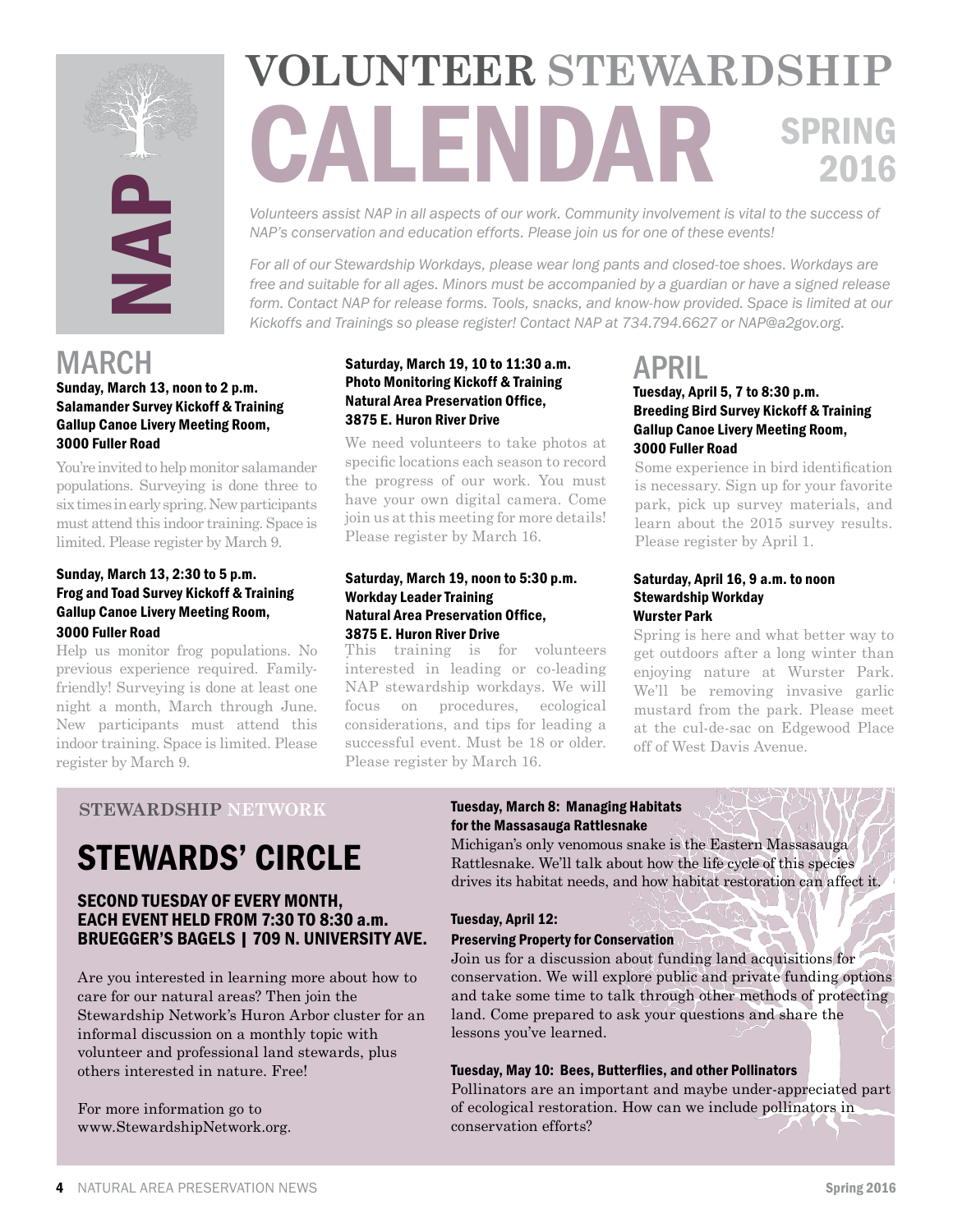#### Saturday, April 16, 2:30 to 5:30 p.m. Turtle Steward Kickoff & Training Gallup Canoe Livery Meeting Room, 3000 Fuller Road

At least 6 species of turtles live and nest in the city! Help us protect nest sites and locate populations. We'll cover species identification, nest monitoring, and how to report your turtle observations. Please register by April 14.

#### Sunday, April 17, noon to 4 p.m. Ann Arbor Area Earth Day Festival Leslie Science & Nature Center, 1831 Traver Road

This free, family-friendly event features displays from local organizations, live animal exhibits, hands-on activities, live entertainment, and green building features. This event is focused on community education and youth activities. All ages welcome. For more information visit lesliesnc.org/a2earthday.

#### EARTH DAY STEWARDSHIP WORKDAYS: Saturday, April 23, 9 a.m. to noon Molin Nature Area

. wildflowers. Meet at the park entrance Bring friends and family to help celebrate Earth Day by removing invasive plants that crowd out native at the intersection of Powell Avenue and Columbia Avenue.

#### Saturday, April 23, 1 to 4 p.m. Redbud Nature Area

. the intersection of Parkwood This park along Malletts Creek has great forest wildflowers. We will remove invasive herbs that would otherwise take over the park. Meet at the park entrance at Avenue and Jeanne Street.

#### Sunday, April 24, 9 a.m. to noon Huron Parkway Nature Area

Earth Day is April 22, and we're observing it all weekend. Bring friends and family out to lend a hand combating garlic mustard and other spring invasive plants that threaten native plants. Meet us at 3470 Woodland Road, off East Huron River Drive, home of one of the Park Stewards.

#### Thursday, April 28, 7 to 9 p.m. Frog & Toad Survey Halftime Kick-off Natural Area Preservation Office, 3875 East Huron River Drive

Learn to identify and record summer breeding frogs & toads by sight and sound in this second kick-off training. Surveys are fun, family-friendly, and require no previous experience. Please register by April 26.

#### MAY Sunday, May 1, 1 to 4 p.m. Stewardship Workday Mary Beth Doyle Park

We're joining folks across the country in planting native shrubs and trees on Arbor Day weekend. Meet at the park entrance on the west side of the park, at the end of Birch Hollow Drive, off Stone School Road.

#### Saturday, May 7, 9 a.m. to noon Garlic Mustard Weed-Out Day

We need lots of hands to pull garlic mustard at Argo Nature Area, Cedar Bend Nature Area, Hannah Nature Area, Marshall Nature Area, Miller Nature Area, and White Oak Park. See page 8 for more information.

#### Saturday, May 14, 9 a.m. to noon Stewardship Workday Native Plant Gardening Furstenberg Nature Area

Help maintain the native garden, a living field guide and demonstration of native flora.You'll learn a lot about spring wildflowers from Park Steward and Master Gardener Aunita Erskine. Please meet in the parking lot off Fuller Road, across from Huron High School.

#### Saturday, May 14, 9 a.m. to noon Stewardship Workday Hansen Nature Area

This park contains a glorious flowering dogwood and a pond with many turtles. The wildflowers here are threatened by invasive species; bring friends and family to help remove them. Meet us in the Grace Bible Church parking lot (1300 South Maple Road), 1/3 mile south of West Liberty.

#### Saturday, May 14, 1 to 4 p.m. Stewardship Workday Lakewood Nature Area

This woodland has a spring wildflower display that is being overgrown by invasive plants. Join us to pull garlic mustard and restore the beauty of the park. Meet us at the Lakewood Elementary School parking lot off Gralake Avenue (three blocks south of Jackson Avenue).

#### Sunday, May 15, 1 to 4 p.m. Stewardship Workday Leslie Woods Nature Area

This is not a large park, but it has some of the largest trees in the city! Help protect their seedlings by removing invasive garlic mustard and other species. Meet us at the park entrance at the north end of Upland Drive, north of Plymouth Road.

#### Saturday, May 21, 9 a.m. to noon Stewardship Workday Bird Hills Nature Area

Bring your family and friends to our largest nature area; we'll be removing invasive plants that crowd out wildflowers. Join us at the Bird Road entrance on the north side of this park, just west of Huron River Drive. There is limited parking at the entrance, more nearby at Barton Park on Huron River Drive.

#### Saturday, May 21, 1 to 4 p.m. Butterfly Survey Kickoff & Training

Search for beautiful butterflies throughout the spring and summer. No experience in butterfly identification is necessary, though it is helpful. Space is extremely limited, so please register by May 18.

#### Saturday, May 21, 1 to 4 p.m. Stewardship Workday Sunset Brooks Nature Area

The active Park Stewards here need your help in this small gem of a nature area. The dogwoods will be blooming about this time; we can admire them while we remove garlic mustard and other invasive plant species. Please meet at the park entrance on Beechwood Drive.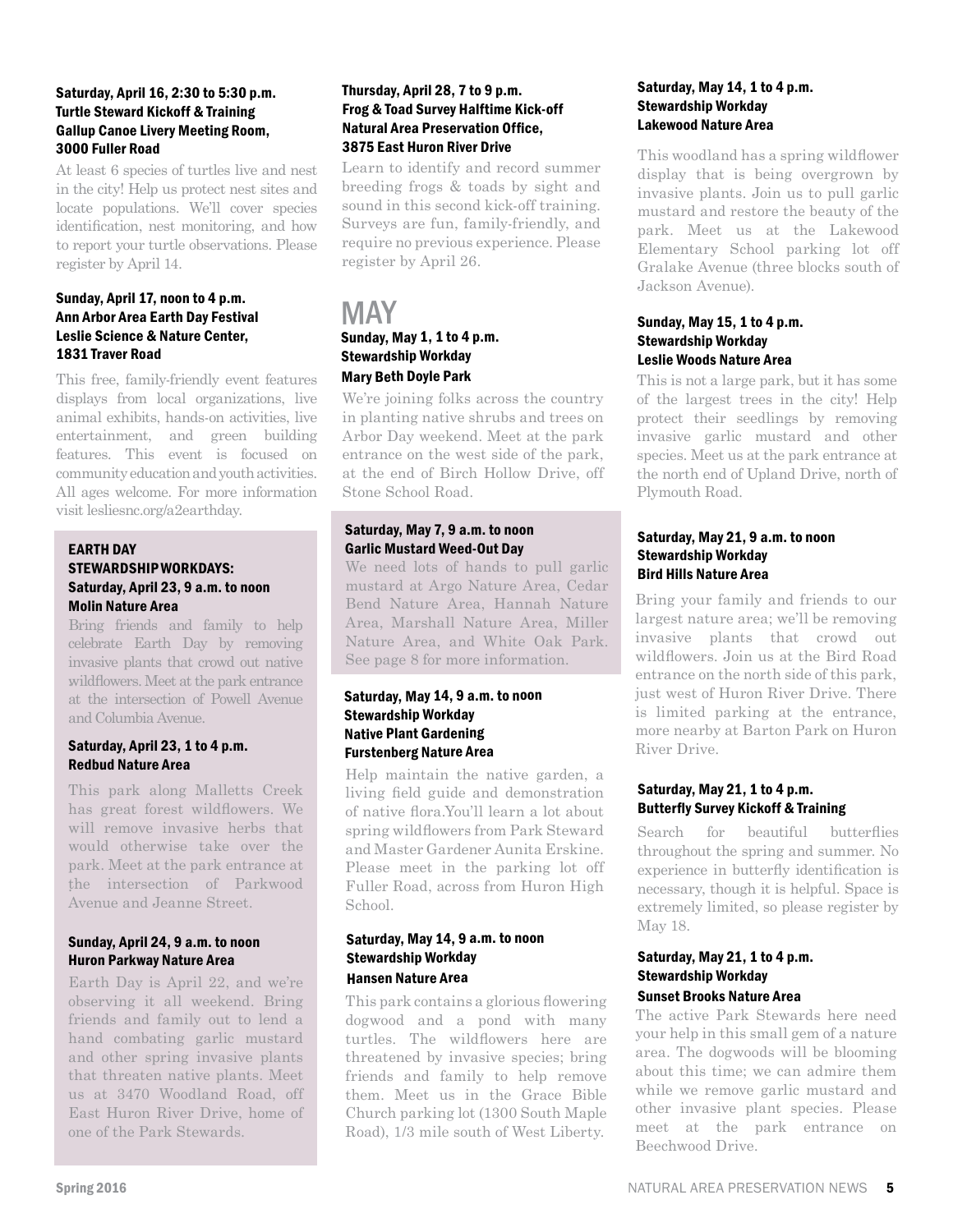

*The park has a number of native wetland plants, like the swamp rose, pictured above.*

## Arbor Hills Nature Area

#### CONTINUED FROM PAGE 1

frogs, green frogs, gray treefrogs, American toads, spring peepers, and wood frogs. It's one of the best parks in Ann Arbor for treefrogs, and now a good place to hear wood frogs. Some of the wood frogs that were relocated from the construction of Skyline High School in 2005 were released here (some also in nearby Sugarbush Park). We have been happy to find that the wood frog population survived relocation, and their descendants are breeding in the Arbor Hills Nature Area wetlands.

Frog surveyors try out their route in daylight before they go out at night, and on my first visit that spring, I was delighted to find that the woods in Arbor Hills Nature Area have some fine displays of spring wildflowers. Trout lily was abundant! Along with the trout lily, Jack-in-the-pulpit blooms here in the spring, as well as bloodroot and May-apple. A NAP survey in 2001 found 138 species of plants - not as high as some of our other natural areas, but not bad for a small park! The combination of woods and wetlands provide for more diversity. The park has a number of native wetland plants, like the lovely swamp rose that Stewardship Specialist Becky Gajewski photographed last year, and the buttonbush that covers much of the large wetland.

#### FROG SURVEYORS TRY OUT THEIR ROUTE IN DAYLIGHT BEFORE THEY GO OUT AT NIGHT

The original 1998 botanical survey of the park found two tree species of special note in Arbor Hills Nature Area. Near the path that cuts through the middle of the park, there is a flowering dogwood, a small understory tree with beautiful white flowers. There is also a swamp white oak, a much larger tree near the vernal pool east of the path. Swamp white oak and flowering dogwood are both at the northern edge of their range in southern Michigan, and both are considered to indicate a relatively undisturbed habitat. This is very nice to have in a natural area! ■

# NAP's Apps of Interest

In the next few issues we'll be reporting on apps for smartphones and tablets that we think might be interesting and helpful for park friends and n the next few issues we'll be reporting on apps for smartphones and tablets that we think might be interesting volunteers. We'll start with the city's own app, A2 Fix It. This is a tool for reporting non-emergency, non-urgent problems to the City of Ann Arbor from your smartphone, tablet, or computer. This app and web service allows you to report issues related to many types of maintenance concerns around the city, including park maintenance issues or needs, potholes, streetlights out, traffic sign issues, obstructed sidewalks, missed cart pickups, and many more. The app is available for iOS and Android mobile devices, and over the web: A2gov.org/a2fixit.

A2 Fix It is not for emergencies. Please call 9-1-1 for emergencies and crimes in progress. For water, sewer, or flooding problems,please call 734.794.6320 Monday–Friday, 8am to 5pm. During evenings, weekends and holidays, call the Water Treatment Plant at 734.994.2840.

Of course you are still welcome to let us know your concerns about our natural areas to NAP directly by phone (734.794.6627) or by email to NAP@a2gov.org. We're grateful when park visitors share information with us.



*The app is available for iOS and Android mobile devices.*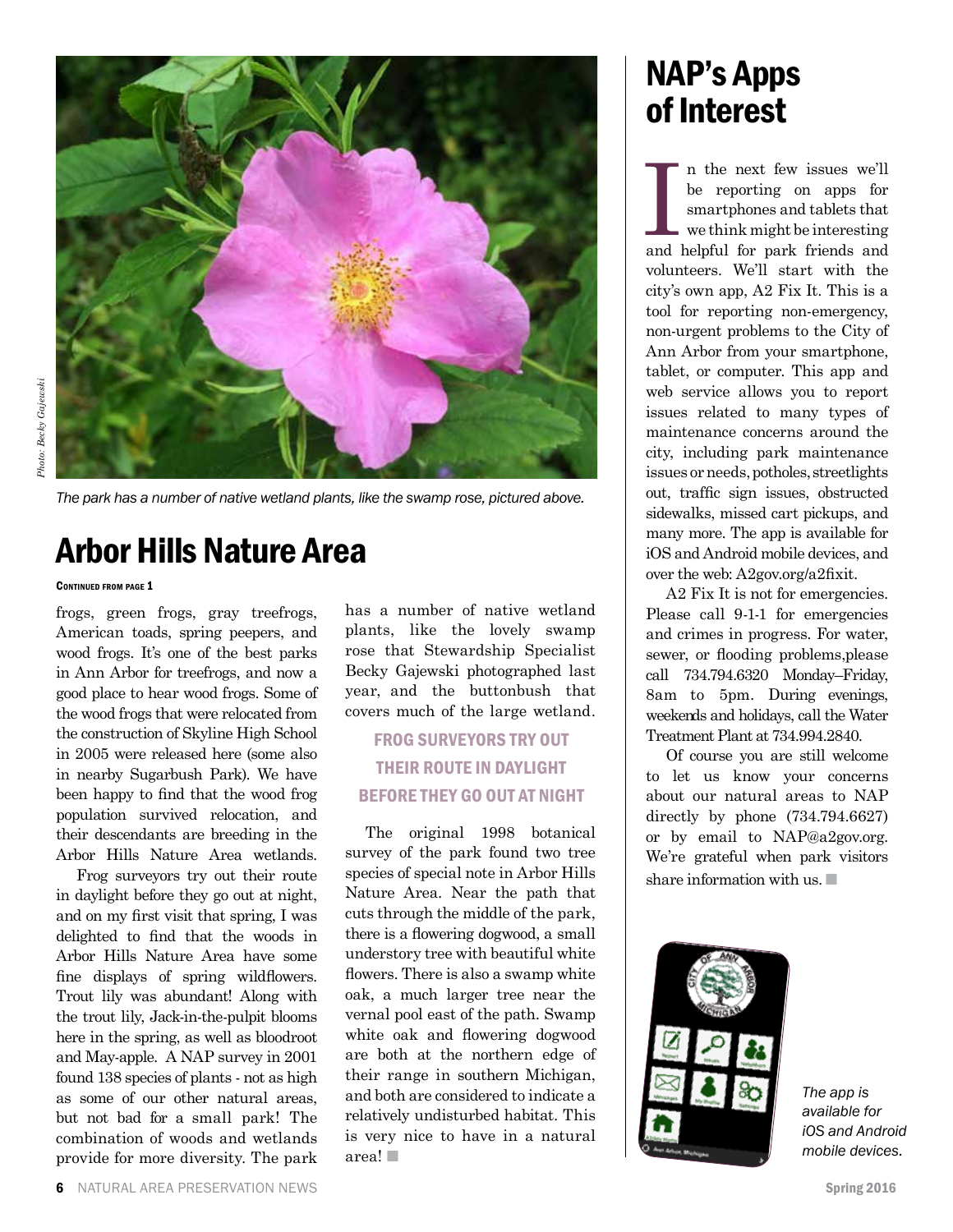# **STAFF**UPDATES **&** NAP**penings**

## FAREWELL…

#### NATHAN HELMS Field Crew Leader

that was provided to me through my



and we were extremely productive this past season; largely their hard work focused on restoration efforts. This was a great organization to have been a part of and I wish you all a happy, productive 2016.

#### RAFA CONTRERAS-WRANGEL Field Crew

opportunity to work with such a great

volunteers. Thanks to NAP, I will be moving to St. Paul MN

#### CATIE WYTYCHAK Park Steward Coordinator

areas and all their unique features.



Resources Commissioner's Office so am lucky to

#### Thank you!

*Many thanks to the groups who volunteered with NAP recently. We could not make such a difference without you!*

EMU Vision Volunteer Center UM Alpha Phi Omega Co-ed National Service Fraternity UM Engineering Global Leadership Honors Program UM Phi Sigma Rho Engineering Sorority UM School of Information students



Thanks and congratulations to these Boy Scouts who completed their Eagle projects in our parks:

#### BRIAN DOKAS

– Wayfinding signs in Olson Park

#### IAN RICOY

– New trail liners in Argo Nature Area

#### JUSTIN ZEFFER

– Wayfinding signs in Scarlett-Mitchell Nature

Conference of Note: Society for Ecological Restoration– Midwest/Great Lakes Chapter The Eighth Annual Chapter Meeting of the Midwest-Great Lakes Chapter of the Society for Ecological Restoration will be held at Indiana University in Bloomington, Indiana from April 1 to April 3, 2016. This year's meeting theme is Overcoming Challenges to Ecological Restoration in the 21st Century. For more information see chapter.ser.org/midwestgreatlakes/current-meeting/



Would you like to be part of the NAP Staff team? Follow the city jobs website (a2gov.org/jobs). Positions can open throughout the year. NAP also has unpaid internships that provide valuable experience! For internship information contact NAP directly: NAP@a2gov.org or 734.994.6627.